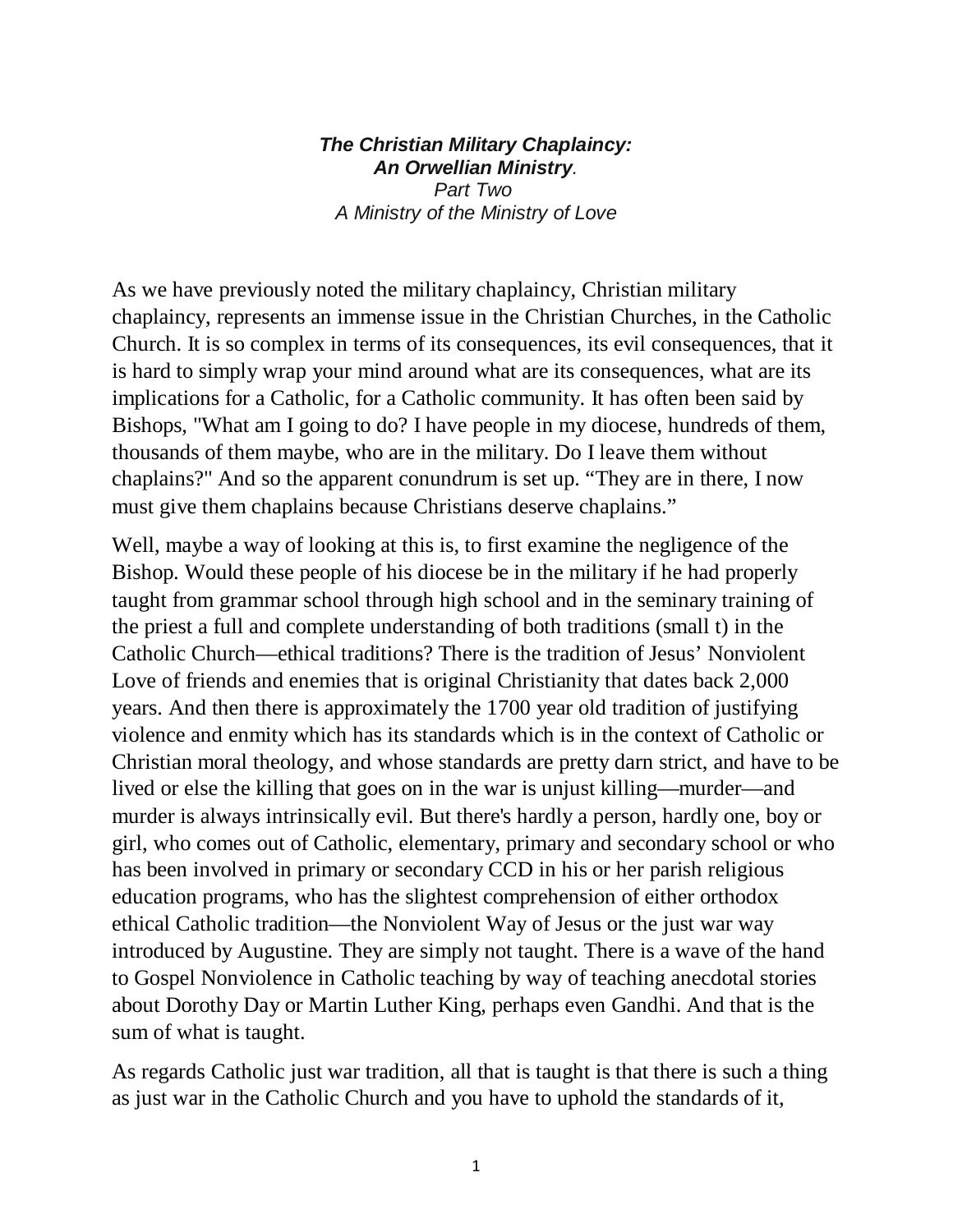period. If anything about the standards are mentioned, all that is said is, "Well, you know, it means you have to have a just cause and has to be instituted by legitimate authority. And you have to use just means, proportional means." That is more or less al that is taught about Christian just war theory.

When information is presented in such a haphazard superficial way, when education takes place in that haphazard superficial way, it is worse than if nothing was said at all because it gives the person the impression that he or she knows something when in fact they do not know it. At least if they did not know it, they could go out and they could look for themselves as adults, e.g., what is this nonviolent tradition in the Church, what is this just war tradition in the Church. But instead they are given these amorphous thoughts on both subjects and left to fend for themselves. This is only because the local Bishop permits this. The Bishop is the teacher in a Catholic diocese and he has the responsibility of teaching the entire ethical tradition of the Church, and teaching it properly to the level of the student that is in front of him or his deputies.

I remember really being so, so sorrowful, so, so, passionately upset after the "War on Grenada," the only war in the history of the United States where there were more medals given out than there were people who participated. A war where hospitals were bombed and there was never a reference whatsoever to just war standards, in war and during war. Nothing! I remember reading the homily of the Bishop for a 19-year old-boy from his diocese who was in the military who was killed in that war. He was brought home to be buried. The Bishop presided at the Mass of the Resurrection for him. And, he gave this homily that was nothing short of disgusting spiritually. He spoke of how this young man gave his life for the freedom, security and defense his country, never once mentioning the fact that this young man had not been given by the Bishop the slightest understanding of the Catholic teaching of Nonviolent Love of friends and enemies or even the Catholic teaching of just war theory. He was a kid, 18 years old, that went in the military and he was dead at 19. How dare the Bishop talk like that. He was just being a patriotic morale booster, trying to make people feel good by focusing on the ephemeral rather than the eternal. If that young man knew the standards of the Catholic Just War Theory, there is a high likelihood he would not have gone to kill people in that war and hence not have been kill. But, his Bishop saw to it that the full Catholic ethical tradition in relationship to war was never presented to him. And, the one who never taught him what he had a right to be taught was now posturing as the moral validator of his death at his funeral.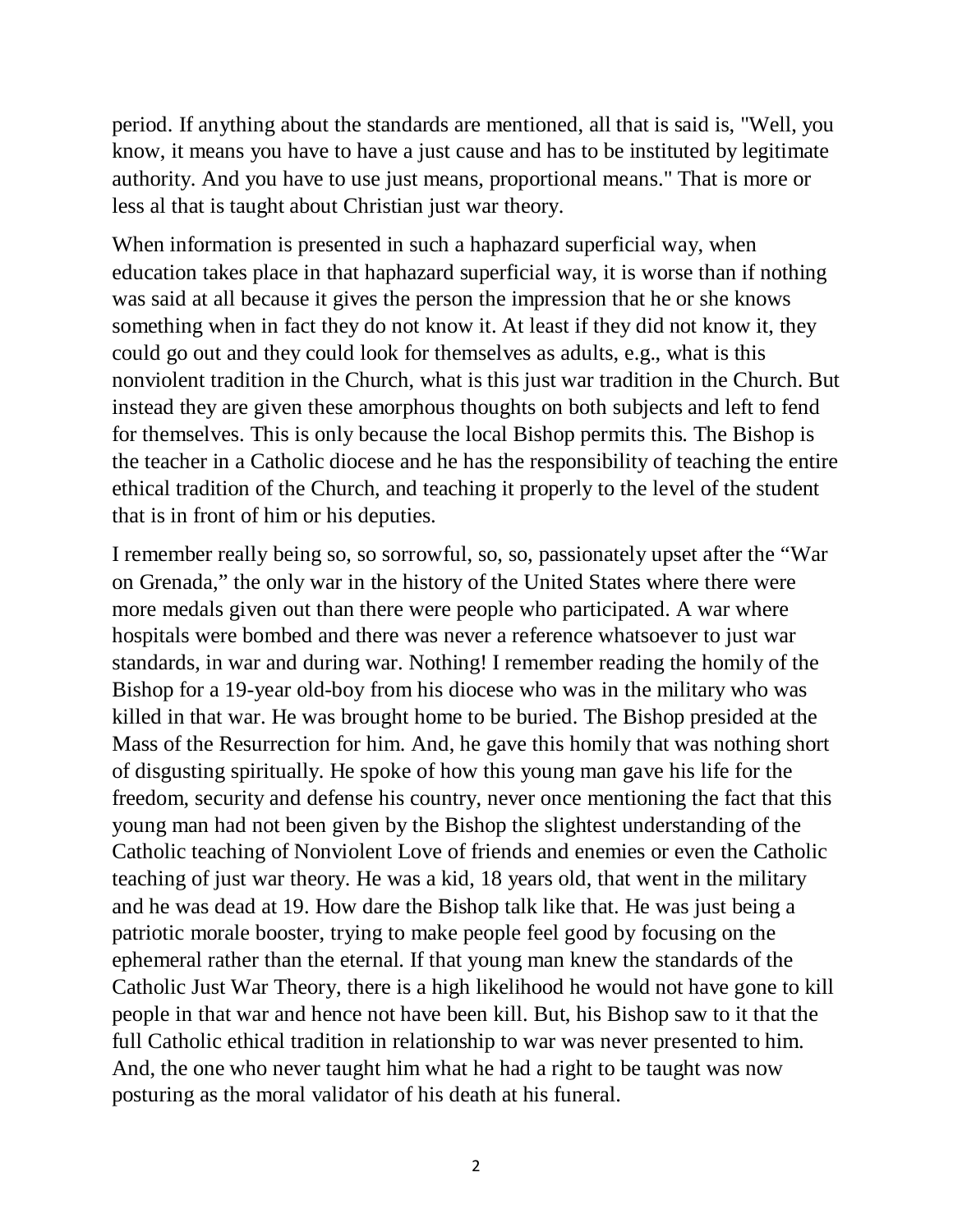You know, most of the people that go into the military are kids, 18, 19, 20, 21. You know, there are not a heck of a lot of graduates from Harvard joining the army to fight in Iraq. All you have to do is look at the Michael Moore documentary on Marines recruiting in poor neighborhoods of the country and all the gimmicks and deceit they use to bring kids that have no jobs, no education into the military to be cannon fodder. A Bishop who does not teach those in his care what they must know about Catholic morality and war is just a part of the military recruiting team.

Let me tell you something, something that's a scientific fact. The human brain is not totally developed until a human being is 24 years old. When people are recruited at 18, 19 years old by the military, whether it be in Catholic schools or whether it be in public schools or whether it be on the television or radio, when people 18 and 19 years old are being recruited and brought into the military, they are people that do not have complete fully developed brains. And the part of the brain that is not developed is that part that can weigh consequences. That is why a couple of years ago All State Insurance Company put out an advertisement for parents concerned about why they were paying extra car insurance for their children until they were 24 years old. Why? The kids were driving the same car on the same streets. They had their licenses.

All State put out this very, very well done advertisement. You can find it on the computer. What it was is a picture of the brain. And in the middle of the brain there was a big black hole drawn like an automobile. The advertisement said, "Why do we charge people between 16 and 24 extra money for insurance as if they had no brains?" And the answer was, they have brains but their brains are not fully developed. And what they were pointing out was *that the section of the brain* that can judge consequences, that will keep a person from darting in and out in traffic, that will keep people from going well over the speed limit, that will keep a person from "playing chicken" in a car, that keeps people from doing all kinds of things that are hazardous driving is underdeveloped at 18,19 or 23.

So All State has to charge 18-14 years old or their parents more money because the statistics are that people at that age group do not use a brain that they do not have! But, these are the people the military goes after via the uniforms, the music, and the glory. And of course they're allowed recruit these youngsters with underdeveloped brains in Catholic schools as well as public schools. This is cooperation in child abuse, straightforward cooperation in child abuse. This is like putting a bag of candy out in the middle of a highway and telling a four-year-old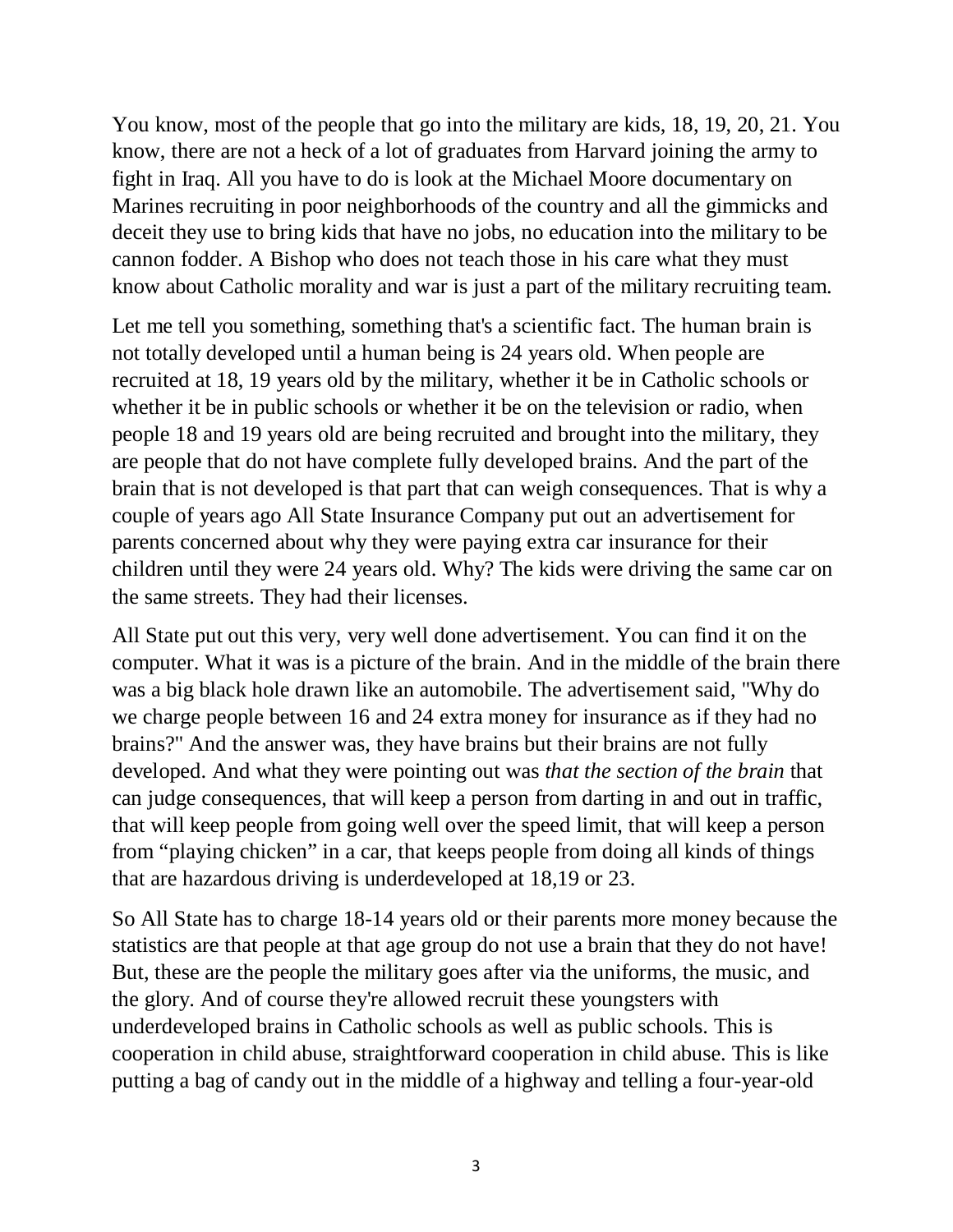child child to go out and get it. He or she will go out and get it eventually because of the attraction of the candy and the neurological inability to grasp the possible consequences. They simply do not have the mental competence and experience to understand that if you walk out in that highway you are putting yourself in a position of being run over. Or, able to evaluate the probability of being hit by a car. They just don't understand what's going on or the occasion of serious injury they are placing themselves in.

And so, you come before 18, 19, 20 year olds and you put a carrot out there for them, e.g., the uniform, the glory, learning a trade, college tuition or whatever the case may be, and then after you get them you then tell them to go out on Highway 17 in Afghanistan, which is strewn with IUD and land mines. And of course, Highway 17 is utterly different than the parade down Main Street in Poughkeepsie with the music and the military uniforms. And this is what the Catholic Church, the Christian Churches, the military chaplaincy becomes an arm of, deceiving kids who are easily deceived—because their brains are not fully developed—into partaking in something that they do not and cannot understand at that age. I would ask you, how many Catholic schools, how many Catholic CCD programs, even at the high school level, *even* at the college level, *even* at the seminary level, show kids, apprise students, of the actual realities of war and train the to apply the Catholic Just War Theory and Jesus' teachings of Nonviolent Love of friends and enemies to them. I mean really inform them as educators can do?

The military chaplaincy is integral to that whole process. At the beginning of the Iraq war in 2003, the head of Catholic military chaplains was running around the country recruiting for the war at all kinds of Catholic gatherings. Then when the kids get in there, now listen to this, when Catholics gets into the military, the Catholic chaplains never takes the groups of Catholics who are coming in at that time, never, never takes them, sits them down and says, here is what the just war theory is that has to be adhered to *strictly* in Catholic moral teaching or else you cannot kill a human being because the killing would be unjustified and the act then would be an act of murder.

No, there is no, absolutely no presentation to Catholics coming into the military by the Catholic chaplains or any Christian chaplains regarding the standards of the just war theory. Let alone is Jesus' teaching in the Gospels of Nonviolent Love your friends and enemies allow to enter in the Catholic recruit consciousness and conscience. Catholic chaplains and Christian chaplains are prohibited by the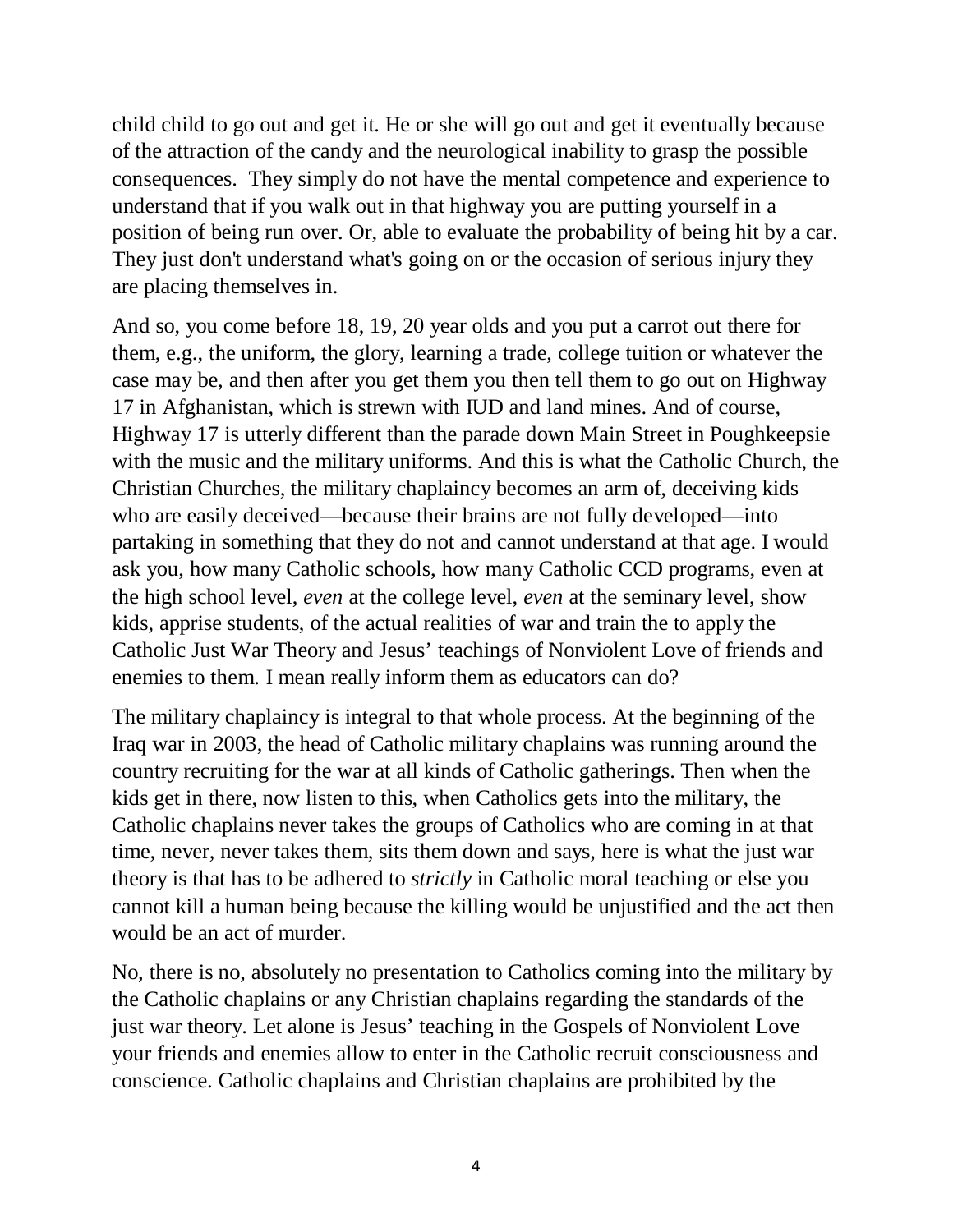military from doing this. They are prohibited. So they are double agents. Agents of a warring state first, agents of Christ second. How do you serve those two masters? You can only choose one at a time. So you let the young men and the young women go on and learn how to kill and learn how to maim and learn how to deceive. And not a word, not a word about Catholic or Christian or Jesus' teaching on these matters. And most of these recruits are too young to have a fully developed brain. What kind of chaplaincy is this? What kind of bishop is this, that will let his youngsters, his Catholic youngsters go into that kind of dynamic, that kind of turmoil, that kind of storm without a spiritual map to follow?

The spiritual, moral problems of the military chaplaincy are immense. Therefore, one of the excuses whereby people justify themselves is "It is so immense, what can we do about it, there's so many Catholics in the military!" The answer is, abolish the Catholic/Christian Military Chaplaincy It's the only solution. It serves no purpose that the Church which is to be an extension of Christ in time and space should be trying to serve two masters The only solution is abolish it. But what about all those people who are already in the military, all those Catholics, all those Christians? Fess up to them; tell them what the teachings of Jesus are. Tell them. Tell them the impossible complexity of a human being, being a military chaplain and being a double agent for the state and for Christ, the impossibility of the job and all the compromises, concessions, deceits, evasions that have to be engaged in, in order to carry out that double agency.

Robert Jay Lifton was a psychiatrist during the Korean War. He later became a full professor of psychiatry for decades at Harvard University. He did years and years of research into the chaplaincy and the psychiatric profession in war. He wrote a book, *Home From the War*. Well worth anyone's time to read and read thoroughly, including the bishops and the priest and the ministers and the deacons that have any interest in being authentic, *authentic* in their pastoral care of people. Here is an excerpt, somewhat lengthy, but it's an excerpt from this book *Home From the War*, by Robert Jay Lifton. The book is the product of tens of thousands of interviews with people who have been in war and who have come back. Here is what Lifton writes:

"Within their diffuse anger, that all I can do is describe as ironic rage, the veterans reserve a special tone to describe two categories of people they encountered in the military: chaplains and "shrinks."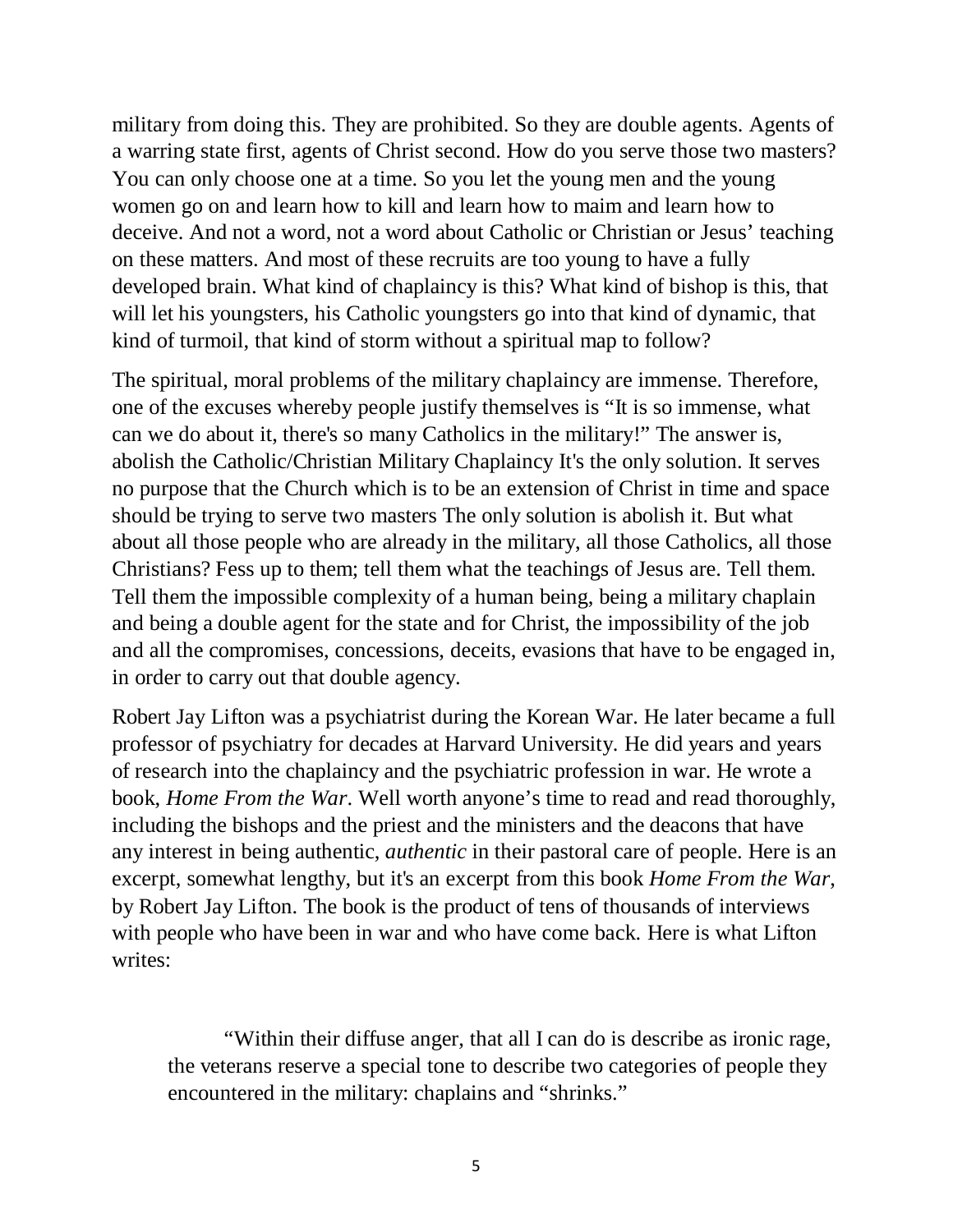The very mention of a military chaplain quickly brought forth smirks, jibes, and the kind of uneasy laughter suggested by the half-conscious witticism, "Those chaplains—oh my God!" With bitter enthusiasm, they gave endless examples of chaplains blessing the troops, their mission, their guns, their killing. As one of the men put it, "Whatever we were doing . . . murder . . . atrocities . . . God was *always* on our side." The men also pointed to the chaplain's, even more direct role in promoting false witness. One man spoke especially bitterly of, "The chaplain's continuing bullshit" which he went on to illustrate what he meant by recalling a death of a close buddy followed by a funeral service in the company. The homily was nothing more than a pep talk that urged the soldiers in the name of the one who had been killed, to "kill more of them" (meaning the enemy). When this man finally went to the chaplain, he was overwrought with anger at what he had just heard, almost to the point of beating up the chaplain. He was "near psychotic disassociation." He yelled out to the chaplain, '*What kind of sin do I have to commit—how far along the path of evil that you the representative of God are leading me do I have to go before I can get you, the spiritual counselor to listen to what the seriousness of my problem is*.'

The veterans were trying to say that the only thing worse than being ordered by military authorities to participate in the absurd evil of war is to have that evil rationalized and justified by the guardians of their spirit. Chaplains thus fulfill the function of helping men adjust to committing war crimes while lending their spiritual authority to the overall project of war."

I know that there can be all kinds of responses to Lifton, which would read, "Oh, I got this help from a chaplain, I got that help from a chaplain." In combat, the problem is this, listen: the chaplain is the last line of protection of the immortal soul of the person. War can destroy the body, and even if it does not destroy the body, it can do something far, far worse. It can destroy the inside of a person, the psyche, the soul of a person. And that's where the chaplain comes is. He is supposed to be the protector of that in the name of Jesus Christ, not the agent of destruction of both body and soul of those in his care. We know the truth. We have a term for it, PTSD, post-traumatic stress disorder, PTSD. It is epidemic. We have 22 suicides of veterans a day. God knows how many others there are that are not reported as such. We have hospitals filled to the brim with people who have become un-functional psychologically and spiritually and live in total misery as the result of the effects of war.